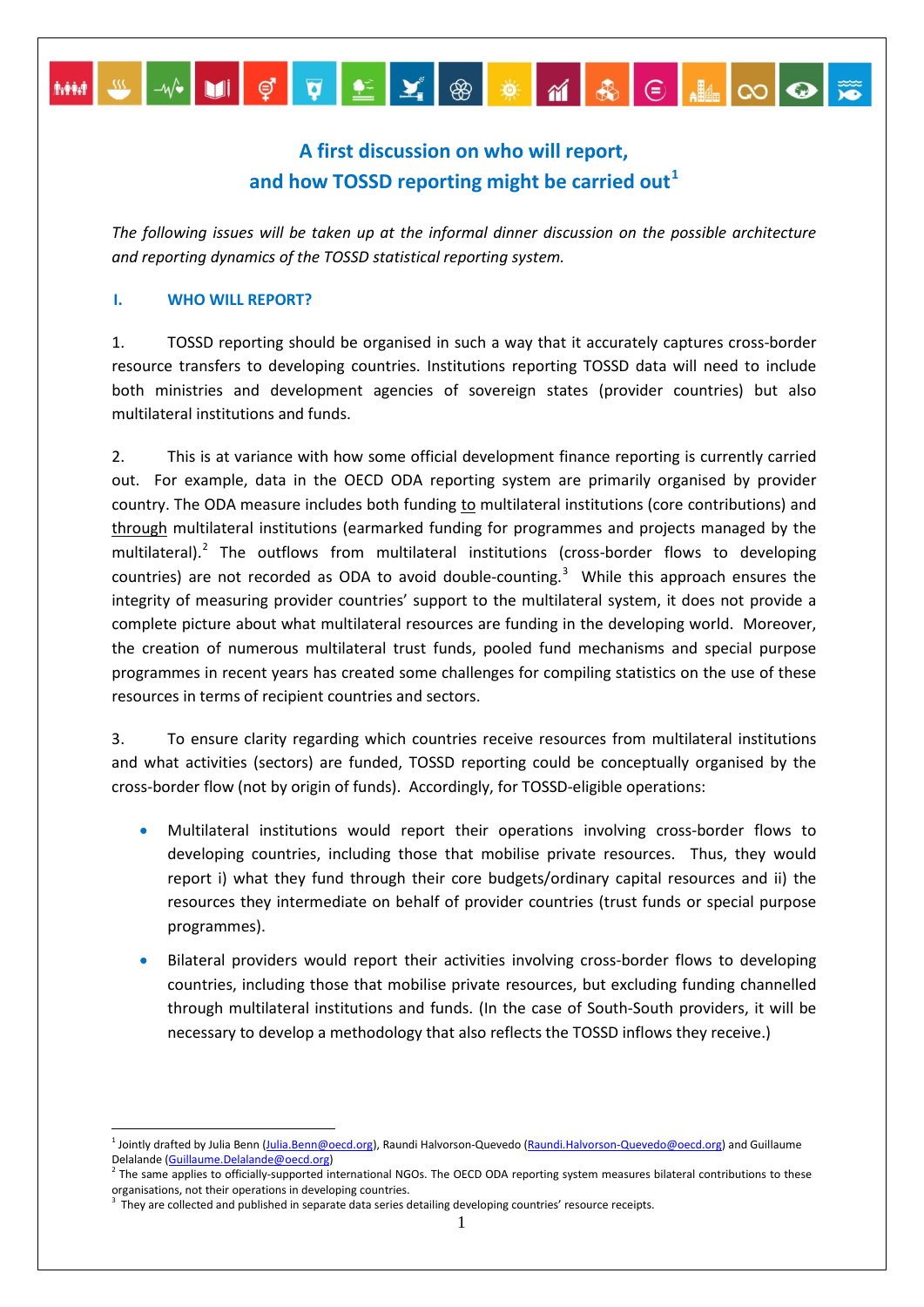#### **Issues for discussion**

• *Does the methodological approach outlined above seem appropriate?*

#### **II. WHERE WOULD PROVIDERS REPORT THEIR TOSSD DATA?**

4. In constructing the "architecture" of the TOSSD reporting system, it will be important to capitalise on existing international institutions with technical expertise regarding international statistical processes and data management capacity, such as the OECD, UNCTAD, UN-DESA, IMF and the MDBs. To fill the existing gaps in data on cross-border flows to developing countries, additional data collection centres could include, for example, the following institutions:

- UN Regional Economic Commissions (south-south providers)
- UN multi-partner trust fund office (pooled fund mechanisms)
- SESRIC (member countries of the OIC)

5. It will also be necessary to discuss what institution/agency could be the TOSSD data consolidation/analysis hub and how would the systemic elements (e.g. database architecture, server where data could be uploaded) be identified and established.

#### **Issues for discussion**

- *How might the decentralised data collection system best be structured? How might political engagement/support of the international institutions identified above be mustered?*
- *What institution would be best suited to aggregate and analyse the data from the different data collection centres? What advisory arrangements/partnerships might be helpful?*
- *How would the hub be related to the United Nations system given TOSSD links with the SDGs and the AAAA?*

# **III. TOSSD GOVERNANCE ARRANGEMENTS AND MAINTENANCE OF THE TOSSD REPORTING STANDARD**

6. Discussions on the TOSSD governance arrangements in diverse settings over the past three years have highlighted the importance of establishing a global system that i) favours exchange, access to technical expertise and reach into the broad diversity of providers of development cooperation, and ii) features the UN in a prominent role alongside an array of development actor groupings and communities. It will also be essential to engage recipient countries in the governance of the TOSSD system to ensure it meets their needs and priorities.

7. Governance arrangements would best combine both political and technical roles and capacities in a judicious balance that provides for adequate leadership and oversight while ensuring the technical quality and relevance of the TOSSD statistical framework. In addition, to maintain the TOSSD reporting standard and discuss any issues that may arise in the implementation of the TOSSD